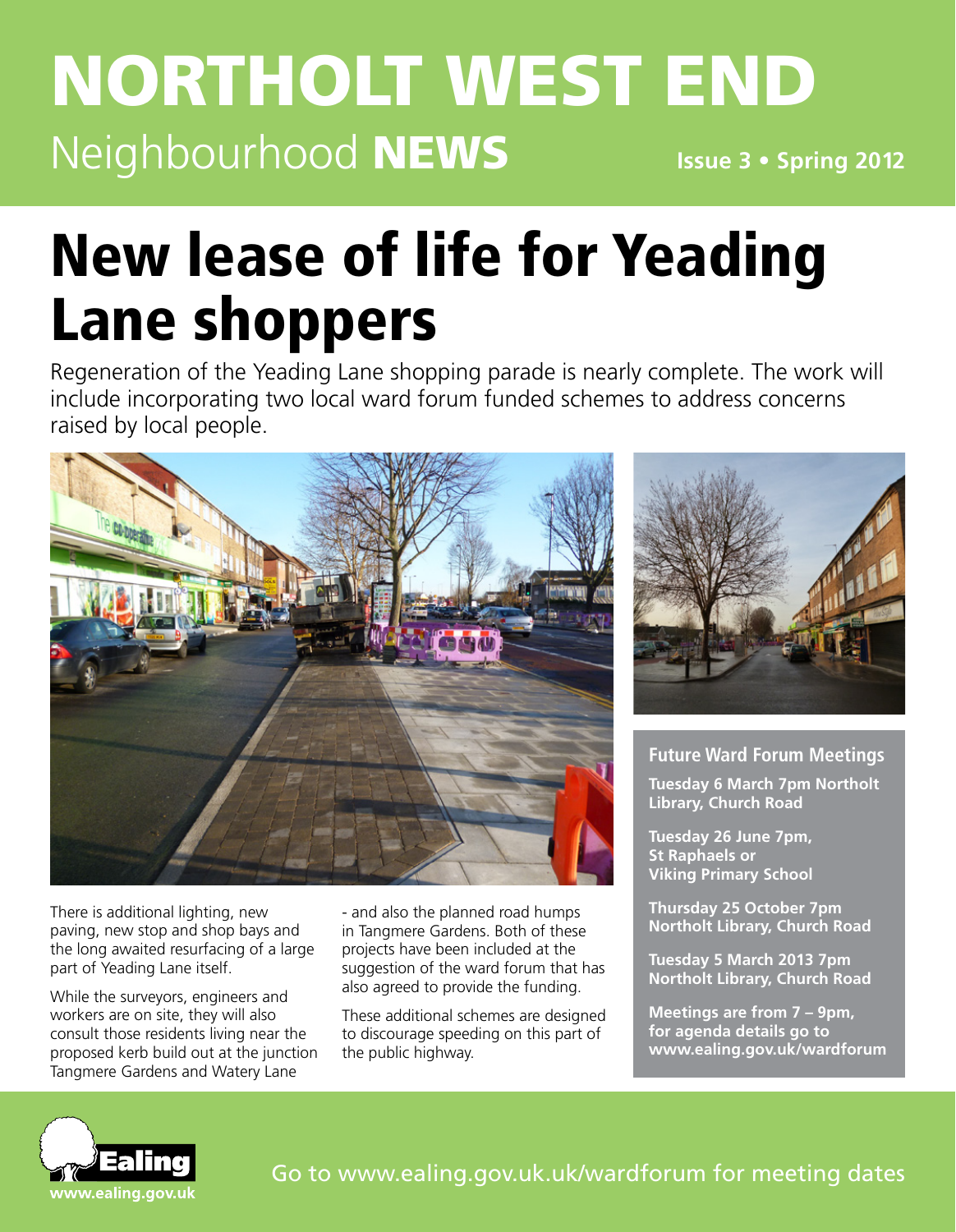# Getting our older people going



**The ward forum recommended funding £3,100 to run keep fit sessions at Northolt Library to encourage people over 50 take up a more active lifestyle.**

**In response to comments from users, the gentle aerobic sessions are now held on Thursdays from 10-11am.**

The majority of people attending come from Northolt West End ward. The keep fit session was promoted at an event held at Northolt Library in January and it is hoped those people who showed an interest will become regular participants.

Comments from participants include:

"You get to exercise, you meet people and it's fun"

"My doctor has always said to me I need to exercise but I just haven't been able to find exercise that has been suitable for me, until now"

"Just in four weeks I feel better and find I am able to exercise for longer without a break"

For more information contact Lovely Vaid on: 07725 190573 / 07956 981233.

## **Slowing traffic down Yeading Lane and Church Road**



**You may remember that we featured Chantelle Nayyer's winning picture in our last newsletter and it was a proud moment to see our budding road safety campaigner and her classmates take to the streets to see her design, specially adapted, being put up in Yeading Lane.**

**Over the next few weeks, signs will also be put up along Church Road to remind road users it is a 30mph road.**

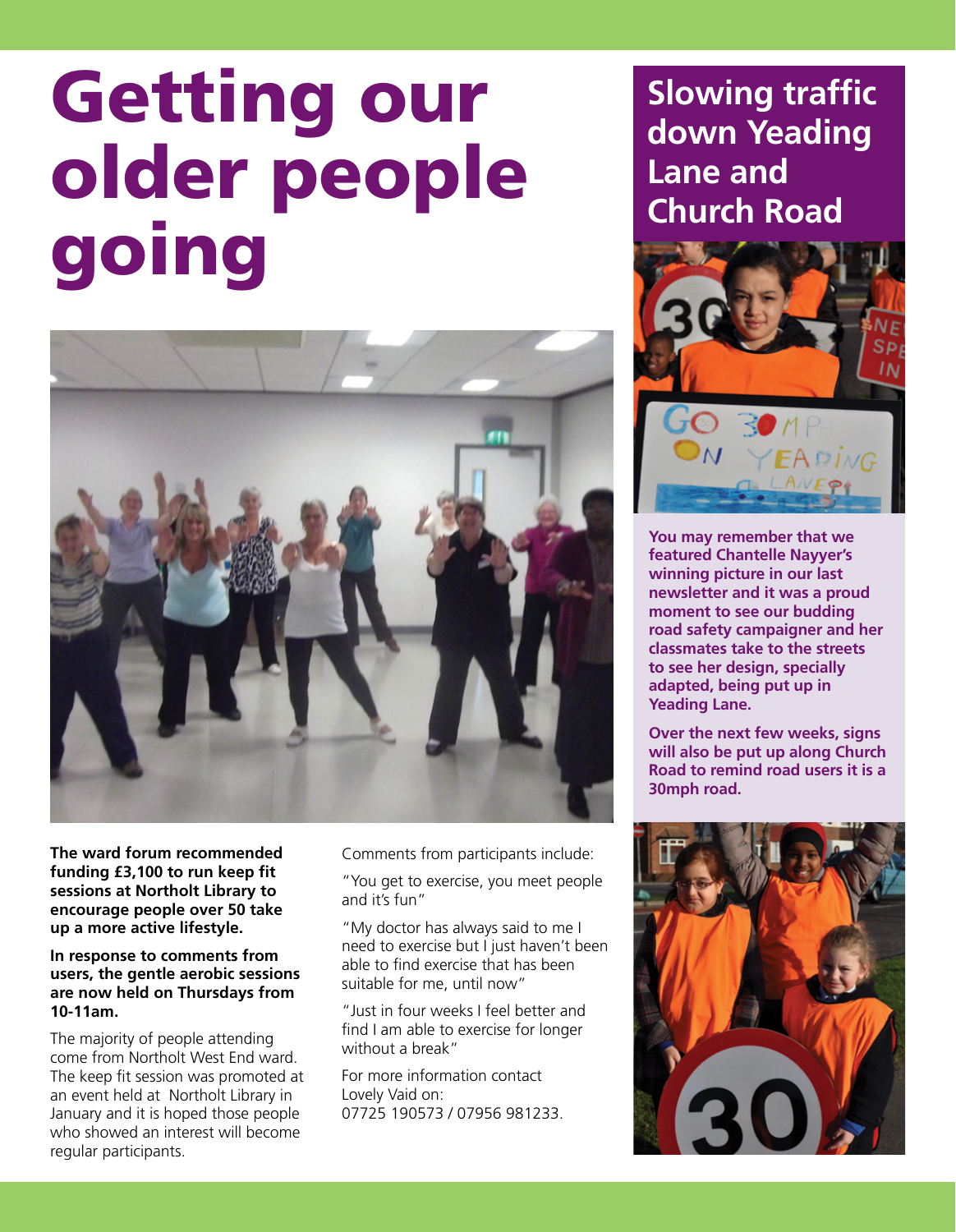## **Dovetailing services….**

The Dovetail Centre serves the Northolt West End community through the work and activities of its volunteers. It provides opportunities and a meeting place for local people and enables them to develop self-esteem, selfconfidence and new skills by taking part in the running of the centre and its projects.

In the past the centre has provided a range of opportunities including youth

drop-ins, a toddler group, an over 60s programme, an after-school club, and summer activities programme.

For the past four years, work with West London YMCA has been directed to teenage children. However, after many requests from parents and the grant of £2,500 from the ward forum, the centre has set up a children's club for those ages eight to 12. They hope that this will fill a gap in the existing services and believe that engaging children at a younger age will help them as they grow older.

The Dovetail Centre Children's Club sessions are held from 5-7pm for children in years three to six and has been advertised through local schools. The club started in September and will run to April 2012.

## **…and the making of the mural**



Another £1,600 from the ward forum was spent on producing a mural for the Dovetail Centre. Teenagers came together in workshops to create a large piece of artwork 1.2m high by 14m wide. The young people generated ideas, created and produced their own designs using art materials and even sprayed on parts of the final design. Professional artists completed the mural to give it a good quality finish.

The young people worked their designs onto t-shirts that they took home from the workshop.

The project gave young people an introduction to mural art, experience of working together to produce a collaborative project, discussions focusing on the differences between illegal and responsible art and releasing their own creativity, making them aware of their own capabilities and exposing them to working with different materials.

A final challenge is to find a way to permanently display the mural.

## **Traffic congestion around West London Academy (soon to be called the Alec Reed Academy)**

People who attended the October ward forum heard that a planning application was approved in July 2011. The plans are to replace the school's temporary high school classrooms and storage space and expand the primary school to meet rising demand.

Although the council understands that there would be disruption for local people, it will be time limited and improvements to the academy would bring lasting benefits to the wider area.

Since the work has started, the council has appreciated officers, the school and the project manager to look for resolutions to concerns raised.

A couple of things to bear in mind during this disruptive

- during term time people dropping off their children at the school are given 5 minutes grace to park on single yellow lines between 8-9.30am and 3-4.30pm
- the John Chilton school minibuses can use the bus lanes

Officers are also looking into the option of restricting the Lime Trees estate during the morning peak times. be implemented subject to the outcome of the public consultation being conducted in early spring. If supported, the work would be carried out over the summer and the ban will have to be policed and CCTV enforcement is recommended.